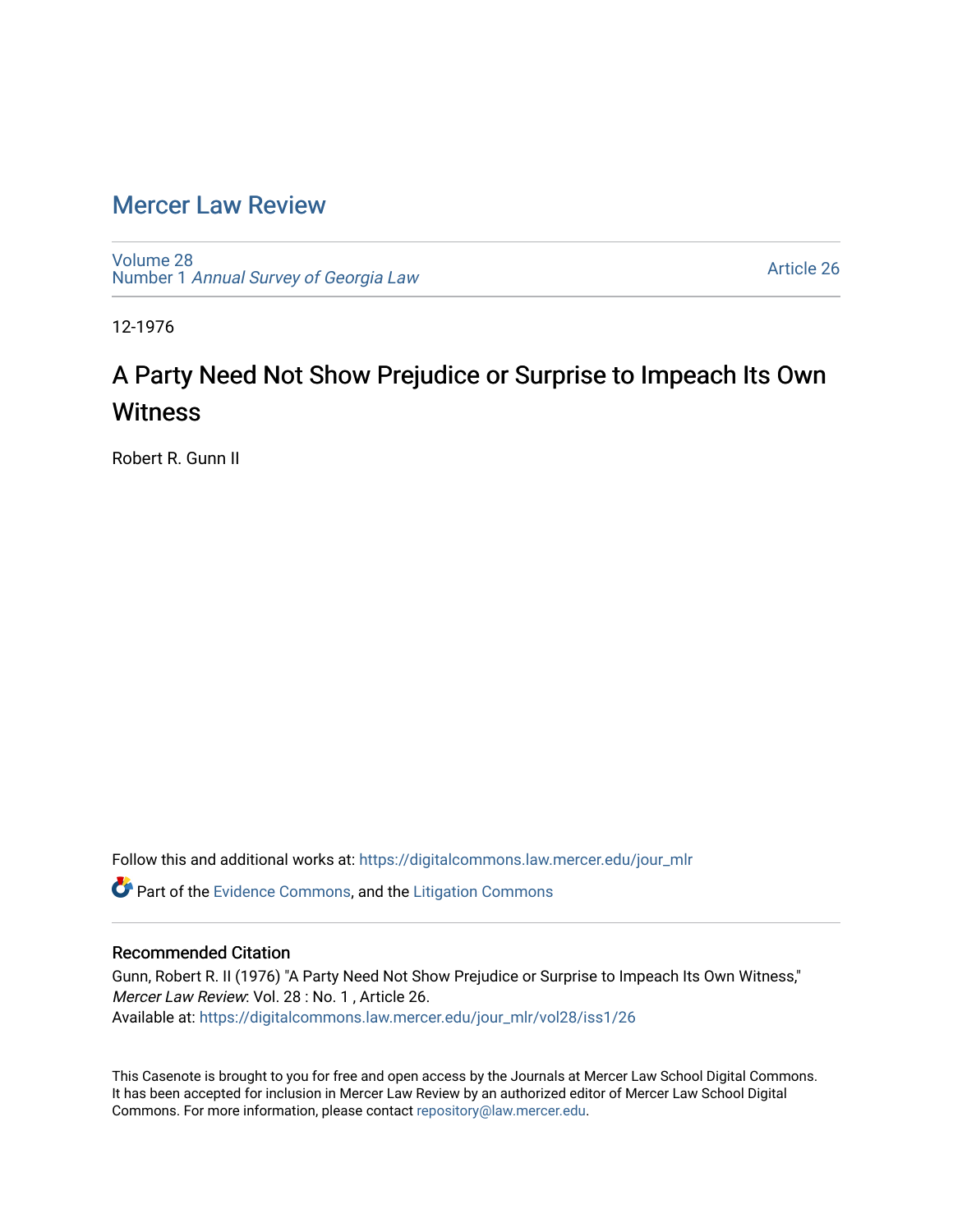## **A Party Need Not Show Prejudice or Surprise to Impeach Its Own Witness**

In *Wilson v. State,'* the Supreme Court of Georgia unanimously held that a party may impeach the credibility of its own witness with that witness' prior inconsistent statement without showing that the testimony is a total surprise or affirmatively damaging to the party's case.<sup>2</sup>

Bill Ray Wilson was convicted of murder and armed robbery on the basis of testimony from three prosecution witnesses. His case consisted solely of his sworn denial.3 The testimony of one prosecution witness was inconsistent with a previous written, sworn statement in which the witness had said Wilson had confessed to the murder in his presence several days after the crime.4 The district attorney, claiming that he had been "entrapped" by the witness' testimony, sought to impeach the witness under §38-1801 of the Georgia Code by introducing the prior inconsistent statement.<sup>5</sup> The district attorney admitted knowing that the witness had been waivering from his original statement but said that he had called the witness anyway with the hope that he would be faithful to his earlier, more colorful version of the story. The trial court eventually was persuaded that the prosecution had been adequately entrapped and allowed the district attorney to impeach the witness with his earlier contradictory statement.<sup>6</sup>

On appeal to the Georgia Supreme Court, Wilson enumerated several errors allegedly made by the lower court, including its allowing the prosecution to impeach its own witness with the prior inconsistent statement.7

5. **GA. CODE ANN.** §38-1801 (1974) provides that "[a] party may not impeach a witness voluntarily called by him, except where he has been entrapped by a previous contradictory statement."

**6.** Upon further examination, the witness admitted making the written statement but said that the facts contained therein had been told to him by someone other than Wilson. *Id.* at 417, 219 S.E.2d at 758.

7. The supreme court held it was not error to allow another witness, whose name had not been furnished to Wilson and who had not been seated in the courtroom after the rule of sequestration had been invoked, to testify for the prosecution. The court based its ruling on<br>the fact that the prosecution had discovered the witness only the night before he testified, so<br>allowing him to testify was prop not known to state at time of furnishing the defendant its list). *Id.* at 476, 219 S.E.2d at 760. *See also* Mitchell v. State, 226 Ga. 450, 175 S.E.2d 545 (1970).

<sup>1. 235</sup> Ga. 470, 219 S.E.2d 756 (1975).

<sup>2.</sup> *Id.* at 475, 219 S.E.2d at 760.

<sup>3.</sup> *Id.* at 471, 219 S.E.2d at 757.

<sup>4.</sup> The witness' pre-trial statement contained the following account: "[Wilson] told me he had taken a boy named James Olin up in some woods and killed him, he said he hit him in the head with a hammer and then he put a stick in his head . . . He was laughing and telling all about it." At trial, the witness said Wilson had told him "that someone had got killed or he had killed somebody. I don't know to be exact." *Id.* at 471, 219 S.E.2d at 758.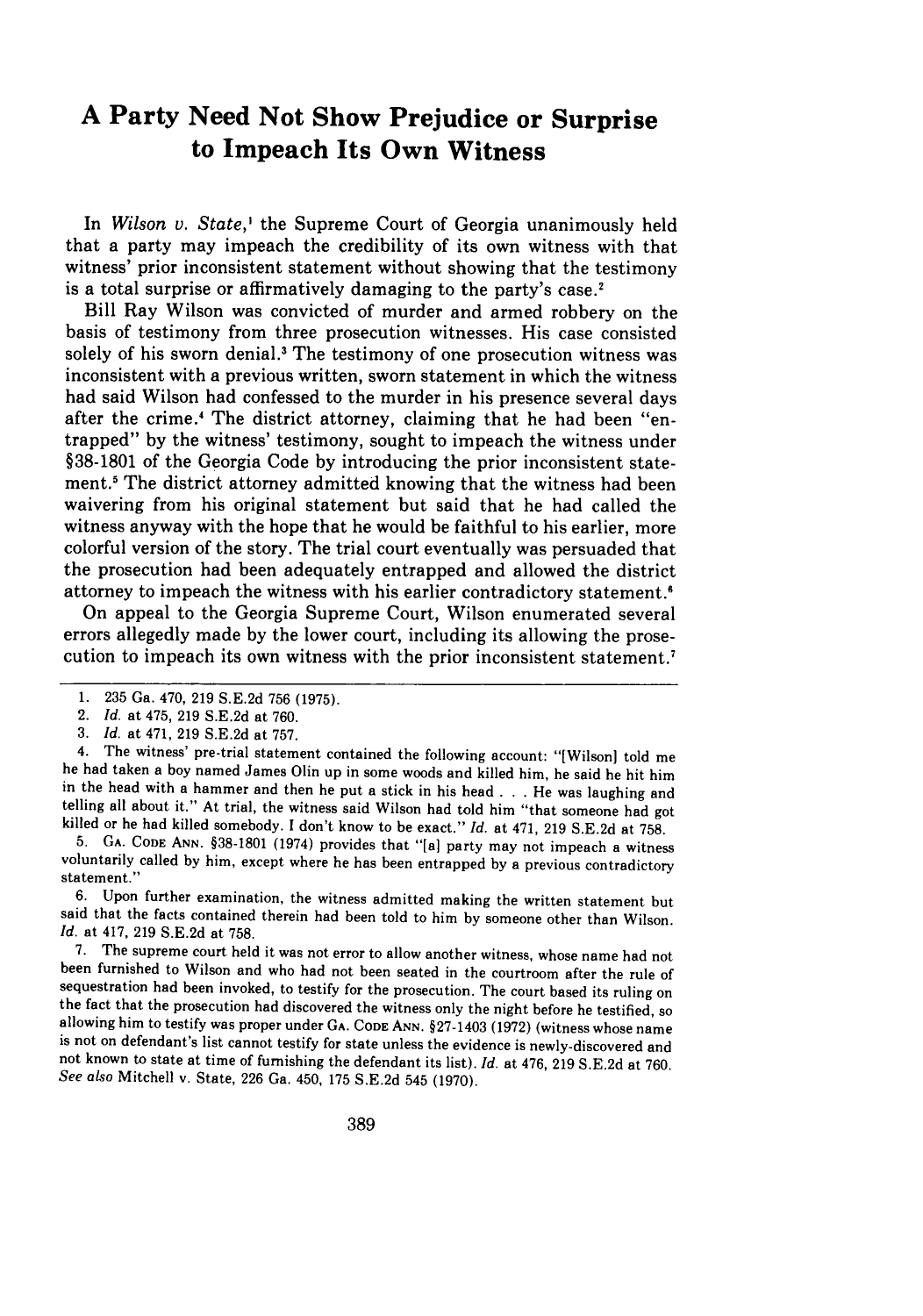The defense argued that the prosecution had been neither surprised nor damaged by the witness' testimony and thus it was error to allow the witness to be impeached by the party who called him. Justice Hall, writing for the supreme court, noted that the Georgia cases had previously required showings of both prejudice and surprise before a party was recognized to be entrapped by its own witness,<sup>8</sup> but he said the court would no longer follow that rule. The court affirmed the trial judge's ruling and said it would no longer require a party to show surprise or prejudice before it would be allowed to impeach the credibility of its own witness by use of a prior inconsistent statement.<sup>9</sup>

At common law, a party could not impeach its own witness, but authorities disagree on the origin of the rule. One theory is that it evolved from the early Roman decisory oath, under which a party could prove a difficult case by compelling his adversary to prove his claim or defense by making a statement under oath. Once this was done, the statement could not be contradicted.'0 A second theory about the origin of the rule is that it developed during the period of transition from the inquisitorial method of trial to the adversary system in the late 17th century.' One of the most frequently cited theories is that the rule originated in the practice of trial by compurgation or wager-at-law in medieval England.<sup>12</sup> Under this method of trial, the only witnesses whom a party could offer on his behalf were "oath-helpers," who would support the party's case by swearing their belief in his version of the story. As such, they were really only character witnesses, and the party offering them was understandably forbidden from contradicting them.<sup>13</sup> It was many years after the practice of trial by compurgation ended before a statute was passed in England allowing a party to impeach the testimony of his witness under certain circumstances."

Several reasons traditionally have been offered for the rule against impeaching one's own witness. One reason commonly given is that the party guarantees the credibility of his witnesses when he places them on the stand; having vouched for the witnesses' veracity, the party cannot seek to discredit them should they prove adverse.<sup>15</sup> Another explanation fre-

13. WIGMORE, *supra* note 12, at §896.

14. This early statute reads: "A party producing a witness shall not be allowed to impeach his credit by general evidence of bad character, but he may, in case the witness shall in the opinion of the judge prove adverse, contradict him by other evidence, or by leave of the judge prove that he has made at other times a statement inconsistent with his present testimony." Common Law Procedure Act of 1854, 17 & 18 Vict., c. 125, §22.

15. Murray v. New York R. R., 332 Mich. 159, 50 N.W.2d 748 (1952).

<sup>8. 235</sup> Ga. at 472, 219 S.E.2d at 758.

*<sup>9.</sup> Id.* at 475, 219 S.E.2d at 760.

<sup>10.</sup> *See* Crago v. State, 28 Wyo. 215, 220, 202 P. 1099, 1100-01 (1922).

**<sup>11.</sup>** *See* Ladd, *Impeachment of One's Own Witness-New Developments,* 4 **U. CHI.** L. REV. 69 (1936).

<sup>12.</sup> *See* **3A** J. **WIGMORE,** EVIDENCE §896 (Chadbourn rev. 1970) [hereinafter cited as **WIGcMORE);** Comment, *Impeaching One's Own Witness,* 49 VA. L. REV. 996 (1963).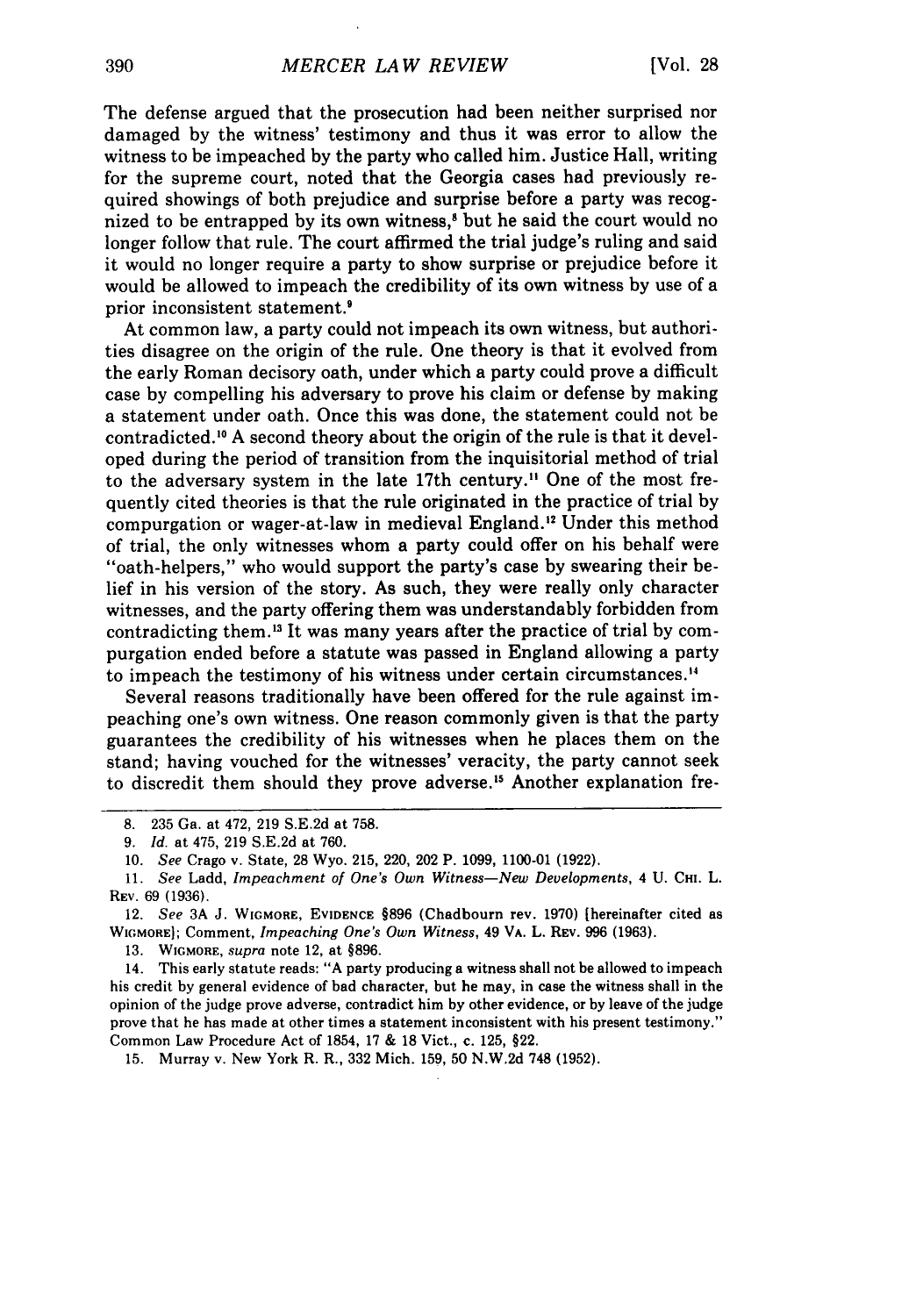quently advanced is that a party should not be able to use the threat of impeachment as a tool to coerce favorable testimony from a witness." If a party could hold such a threat of impeachment over the head of his anxious witness, he might be able to blackmail him into testifying favorably, even to the point of perjury.<sup>17</sup>

In the United States, the rule against impeaching one's own witness is applied with varying degrees of severity, depending on the jurisdiction." In a number of jurisdictions, the rule has been modified by statute or decision to allow impeachment of one's own witness when the party has been prejudiced and surprised by his testimony.<sup>19</sup> Moreover, the recently adopted Federal Rules of Evidence have done away with the rule entirely and allow unrestricted impeachment of a witness by any party.<sup>20</sup>

The Georgia statute on impeachment of a party's own witness requires that the party show the court that he has been entrapped by the witness' testimony because of a prior inconsistent statement made by the witness.<sup>21</sup> *McDaniel v. State*,<sup>22</sup> laying down a two-pronged test, was one of the first cases to hold that "entrapment" meant that the party must have been surprised and damaged (or prejudiced) by the testimony.<sup>23</sup> The supreme court held that since the solicitor had not talked to the witness before trial, he could not have been entrapped by any prior inconsistent statement.<sup>24</sup> Later decisions further restricted the operation of Georgia Code §38-1801. In *Jeens v. Wrightsville & Tennille R. R.*,<sup>25</sup> the court held that the defen-

**16.** Slough, *Impeachment of Witnesses: Common Law Principles and Modern Trends,* <sup>34</sup> IND. L. J. 1 (1958).

17. 3 **WEINSTEIN'S** EVIDENCE §607(01) (1975).

18. *See* 4 JONES ON EVIDENCE §26:12 (6th ed. 1972) for a comparison of the different approaches various jurisdictions in the United States take in dealing with the rule.

19. *See* E. CLEARY, MCCORMICK ON EVIDENCE §38 at 76 (2d ed. 1972).

20. **FED.** R. Ev. 607 states: "The credibility of a witness may be attacked by any party, including the party calling him." The Advisory Committee's comment following the rule states: "The substantial inroads into the old rule made over years by decisions, rules, and statutes are evidence of the doubts as to its basic soundness and workability." 56 F.R.D. 183, 267 (1975).

21. **GA. CODE** ANN. §38-1801 (1974). The statute appeared in the original state code; *see* GA. CODE OF 1861 §3793. Even before this statute was adopted, it was held that a party could attack the testimony, if not the general credibility, of his witness if he was entrapped by a previous contradictory statement: "A party is not to be sacrificed by his witness; and he ought not to be entrapped by the arts of a designing man, perhaps in the interest of his adversary. He ought, therefore, to be permitted to relieve himself from the effect of testimony which has taken him by surprise, not by showing that the witness, from his general character for truth, is not entitled to credit, but by showing that the fact is different." Burkhalter v. Edwards, 16 Ga. 593 **(1855).**

22. 53 Ga. 254 (1874).

**23.** "It is not sufficient that [the witness] shall have made contradictory statements; such statements must have deceived, and led the party complaining to introduce him, and thus, unwittingly, to have been damaged by statements different from what he expected." *Id.* at 255.

24. *Id.* at 254-55.

25. 144 Ga. 48, 85 S.E. 1055 (1915).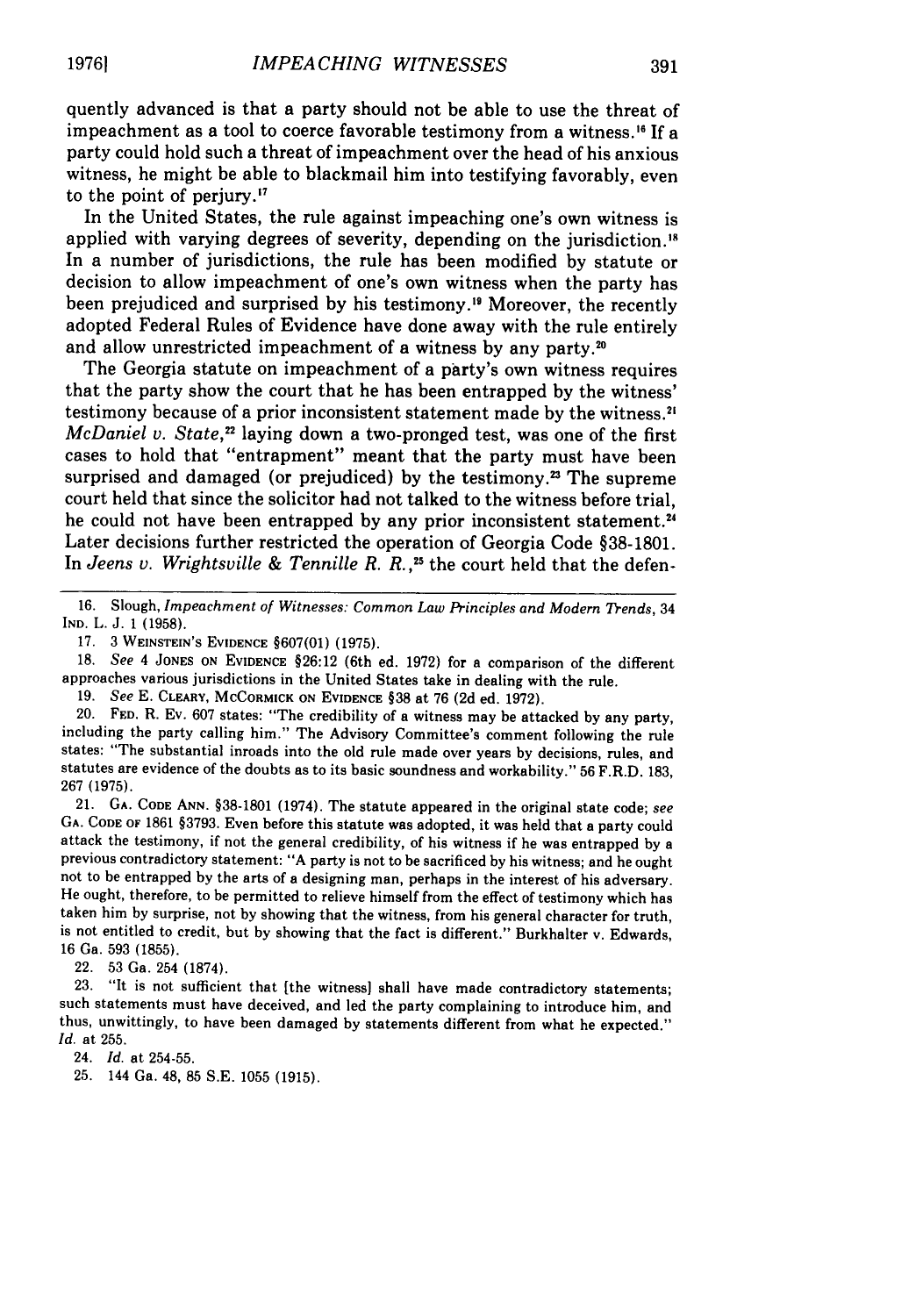dant could not rely on contradictory testimony of a witness given in another trial as the basis for impeachment.26 The court said that the party or his counsel should have exercised "the least diligence" and interrogated the witness personally as to his knowledge of the transaction before offering him to testify. 27 In apparent agreement with *Jeens* is the court of appeals decision in *Smith v. State,28* where it was held that the solicitor-general could not impeach a witness called by him on the basis of the witness' prior inconsistent statement because the statement was not made directly to the solicitor-general or to a third person to be conveyed to the solicitorgeneral. 9 The supreme court later rejected this requirement in *Sparks v. State,30* holding that "when a written statement has been given to one who has authority in law to make criminal investigations for the State, the solicitor-general may rely upon it as fully as if it had been made directly to him."<sup>31</sup> In addition to these restrictions, the Georgia courts have made it clear that the prior inconsistent statement may not be used as substantive evidence<sup>32</sup> or as evidence of general bad character of the witness<sup>33</sup> and that even if the party is entrapped, it cannot introduce the statement for impeachment purposes if the witness avails himself of the Fifth Amendment.<sup>3</sup>

In *Wilson v. State,* the Georgia Supreme Court concluded that the prosecution had shown "adequate" surprise to satisfy the first prong of the test of entrapment.<sup>35</sup> Dispensing with this question in a single paragraph, the court noted that while the witness had been "backing up" on the details of his story to the district attorney, he had never actually repudiated his allegation that Wilson had confessed to the crime **. <sup>3</sup>**The court did not further elaborate on the issue but simply said it was satisfied that the prosecution had been adequately surprised.<sup>37</sup>

The supreme court found more difficult the question whether there was sufficient prejudice to satisfy the entrapment requirement. The court said on that point decisions in the state were in conflict.<sup>38</sup> On the one hand were cases requiring that the witness' testimony do more than simply fail to support the party's case; the testimony had to affirmatively damage it.<sup>39</sup>

29. *Id.* at 686, 41 S.E.2d at 180.

- 33. Kitchens v. Hall, 116 Ga. App. 41, 156 S.E.2d 920 (1967).
- 34. Jenkins v. State, 73 Ga. App. 515, 37 S.E.2d 230 (1946).
- 35. 235 Ga. at 473, 219 S.E.2d at 759.
- 36. *Id.*
- 37. *Id.*
- 38. *Id.* at 473-74, 219 S.E.2d at 759-60.
- 39. *Id.* at 473, 219 S.E.2d at 759. *See, e.g.,* Rickerson v. State, 106 Ga. 391, 33 S.E. 639

<sup>26.</sup> *Id.* at 52, 85 S.E. at 1056.

<sup>27.</sup> *Id.* at 52, 85 S.E. at 1056.

<sup>28. 74</sup> Ga. App. 685, 41 S.E.2d 179 (1947).

**<sup>30.</sup>** 209 Ga. 250, 71 S.E.2d at **608** (1952).

<sup>31.</sup> *Id.* at 251, 71 S.E.2d at 609.

<sup>32.</sup> Rogers v. Saye, 106 Ga. App. 453, 127 S.E.2d 161 (1962).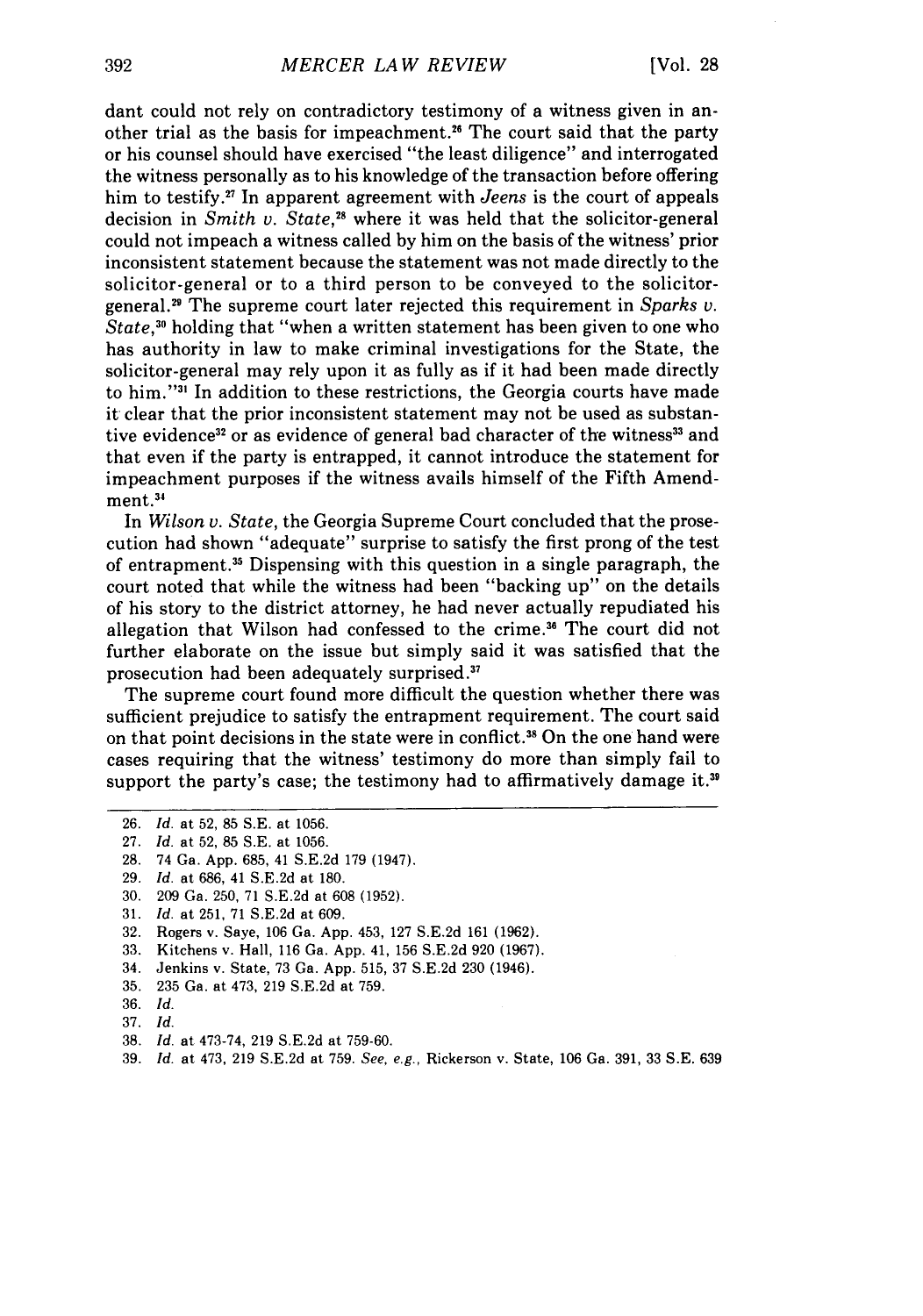There was agreement that *Wilson* fell into this category, but the court chose to follow another line of cases that allowed impeachment even when the testimony was not affirmatively damaging but merely inconsistent.<sup>40</sup> In support of its decision, the court in *Wilson* pointed to the "palpable falseness" of the rationale for the rule against impeaching one's own witness.<sup>41</sup> The court agreed with Wigmore<sup>42</sup> that the reasons usually given for the rule do not justify its continuance:<sup>43</sup> (1) that a party should be morally bound by the statements of his witness (2) that a party guarantees the credibility of his witness and (3) that a party should not be allowed to hold the threat of impeachment over a witness." The court saw no validity in the first two reasons, stating that it is illogical to hold a party as guarantor of his witnesses, when he usually has no choice over whom they will be but rather is stuck with the ones he has. Only the third reason was credited as being of any substance. The court then noted the approach of the Federal Rules of Evidence and, while not expressly adopting that view, concluded "that the ends of justice are far better served by full exposure of whatever previous statements a witness might have made if his testimony conflicts with them."<sup>45</sup> Summarizing, the court stated: "Henceforth, for 'entrapment' under that *[sic]* Code Ann. §38-1801 to exist, we will not require that the witness' testimony be a total 'surprise' nor that it be affirmatively damaging."<sup>46</sup>

It is possible that the statement from the supreme court's opinion in *Wilson* could be narrowly construed by some trial judges because of the qualifiers "total surprise" and "affirmatively damaging." By using this dangerous qualifying language, the court may have left room for some semantic jousting over the question of when a surprise is "total" or when damage is "affirmative." However, this debate could only occur if those words were taken out of the context of the court's opinion. Reading the opinion as a whole, it is apparent that the supreme court has completely rejected the old rule requiring prejudice or surprise before a party may impeach its own witness. By choosing to follow the line of cases allowing impeachment whenever a statement is inconsistent and by citing Federal Rule of Evidence 607 with obvious approval, the supreme court made it clear that the old requirements for entrapment have been laid to rest.

- 44. *Id.* at 474-75, **219 S.E.2d** at **760.**
- 45. *Id.* at 475, **219 S.E.2d** at **760.**
- 46. *Id.*

<sup>(1898): &</sup>quot;The mere failure of a witness to testify to facts supposed to be beneficial to the party introducing him and which were expected to be proved by him does not come within the reason or policy of the rule [allowing impeachment]." *Id.* at 392, 33 S.E. at 640.

<sup>40. 235</sup> Ga. at 474, 219 S.E.2d at 759. *See, e.g.,* Wisdom v. State, 234 Ga. 650, 217 S.E.2d 244 (1975); Young v. State, 220 Ga. 75, 137 **S.E.2d** 34 (1964).

<sup>41.</sup> **235** Ga. at 474, **219 S.E.2d** at **759.**

<sup>42.</sup> *See* **WIGMORE,** supra note 12, at **§896** *et seq.*

<sup>43.</sup> **235** Ga. at 475, **219 S.E.2d** at **760.**